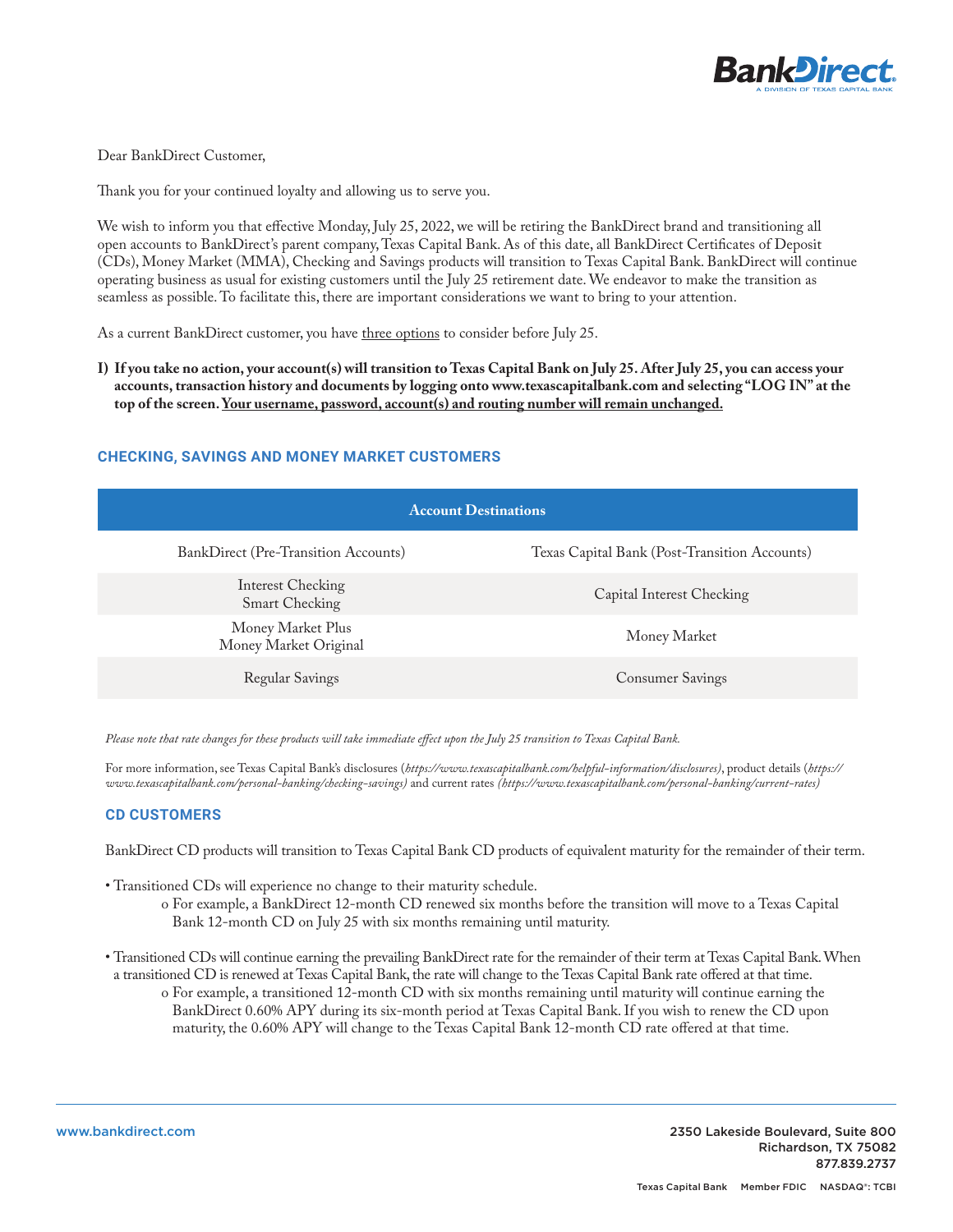

For more information, see Texas Capital Bank's disclosures *(https://www.texascapitalbank.com/helpful-information/disclosures)*, product details *(https:// www.texascapitalbank.com/personal-banking/checking-savings)* and current rates *(https://www.texascapitalbank.com/personal-banking/current-rates)*

# **II) Another option is closing your account(s) and requesting a balance transfer to Bask Bank, a division of Texas Capital Bank offering a highly competitive Annual Percentage Yield (APY) Interest Savings Product and a Mileage Savings Product which awards American Airlines AAdvantage® miles instead of cash interest.**

If you choose to close your BankDirect account(s), we'll gladly transfer the balance to a Bask Bank account on your behalf.

If you don't already have an account with Bask Bank, please apply at www.baskbank.com.

After successfully opening your new Bask Bank account, login to BankDirect or Bask Bank online banking and notify us of your intent to close your BankDirect account(s) and transfer the balance(s) to your Bask Bank account. Create a new secure message by selecting "Messages" from the home menu and then selecting the pencil icon.

Please allow 2-3 business days for the funds to transfer.

### **III) Closing your account(s) and requesting a payout of your balance.**

If you wish to withdraw your funds and close your BankDirect account(s), please do the following.

Login to BankDirect

- Select "Account Services" then "Close Account"
- Tell us the accounts you wish to close, the disbursement method and other requested information
- Press "Submit"

You may also send us a secure message from your online bank portal informing us of your intent, and we will assist with the process.

We are committed to providing you with transparent and open communication, so you know what to expect every step of the way. As always, the BankDirect customer support team is standing by to assist and answer any questions you may have.

If you are no longer a customer of BankDirect, please disregard this letter.

Adam Murnan *Manager, Customer Support*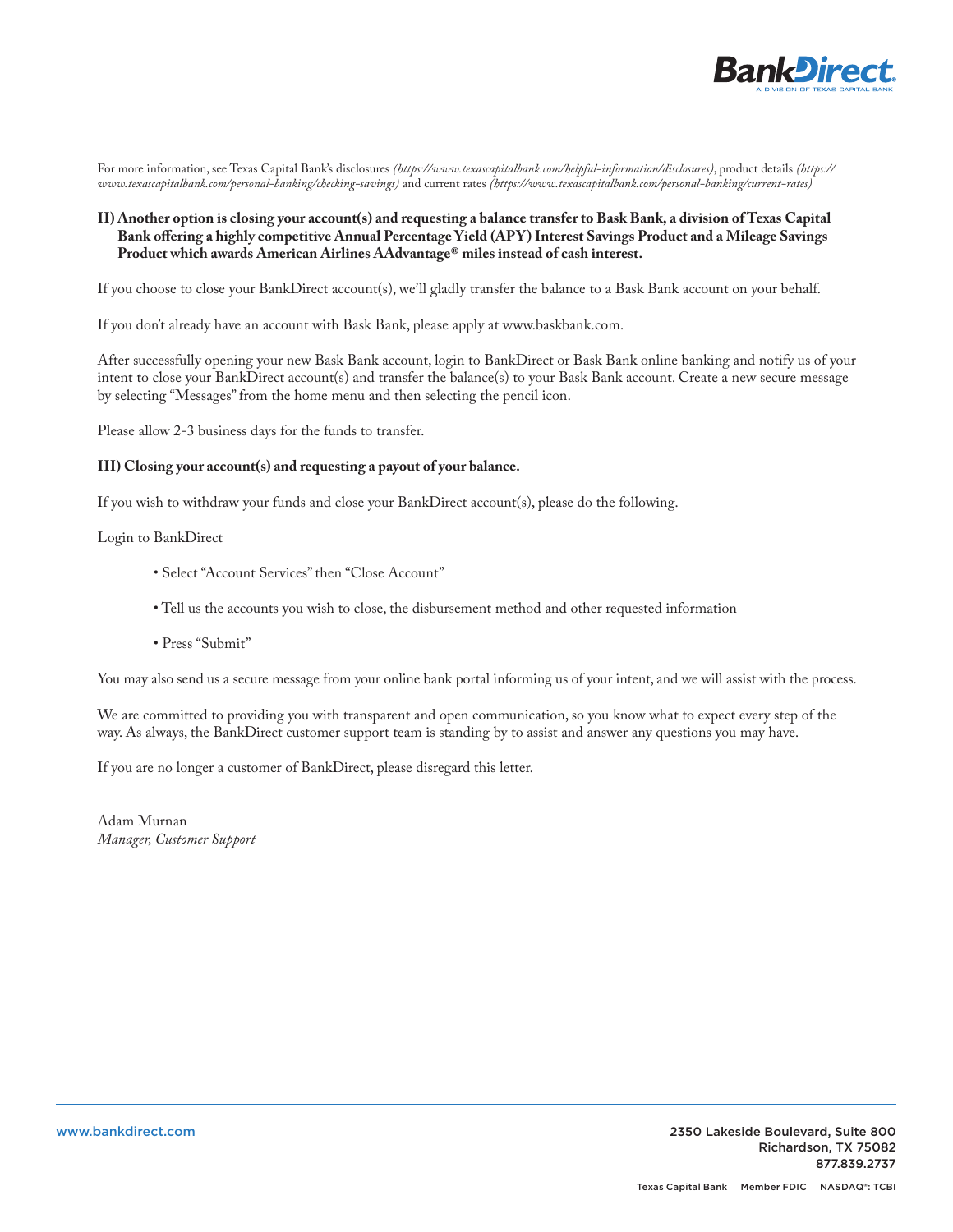

# **FREQUENTLY ASKED QUESTIONS**

## **Why is BankDirect being retired?**

BankDirect is being retired to streamline current and future product offerings at Texas Capital Bank and Bask Bank.

## **What will happen to my BankDirect account(s) on July 25, 2022?**

If no action is taken to close your BankDirect account(s) by July 25, they will transition into Texas Capital Bank Consumer Bank accounts.

For more information, see Texas Capital Bank's disclosures *(https://www.texascapitalbank.com/helpful-information/disclosures)*, product details *(https:// www.texascapitalbank.com/personal-banking/checking-savings)* and current rates *(https://www.texascapitalbank.com/personal-banking/current-rates)*

## **When and how can I access my account(s) after transitioning to Texas Capital Bank?**

After July 25, please visit www.texascapitalbank.com and select "LOG IN" at the top right of the webpage. Your username and password will remain the same as those utilized at BankDirect.

You may also download the Texas Capital Bank Mobile app on your smartphone or tablet from the Apple App store or Google Play store. Please note that you will not be able to access your accounts through the BankDirect app following the transition.

#### **If I transition to Texas Capital Bank, will I still have access to my BankDirect transaction history?**

Yes, your BankDirect transaction history will be visible when you log into your Texas Capital Bank account.

### **If I transition to Texas Capital Bank, will my account or routing number change?**

No, there will be no change to account or routing numbers after transitioning to Texas Capital Bank.

#### **Can I still use my BankDirect issued checks and debit card after the transition?**

Yes, customers may continue using their BankDirect branded checks and debit cards following the transition to Texas Capital Bank. Any checks or debit cards ordered after the transition will be Texas Capital Bank branded.

#### **Does Bask Bank offer the same products as BankDirect?**

Bask Bank, a division of Texas Capital Bank, is an all-digital banking platform currently offering two types of savings account products.

#### • Interest Savings Account

- o Earns a highly competitive APY with no balance cap
- o No minimum balance to open an account or earn APY
- o No monthly account fees

#### • Mileage Savings Account

- o Earns one American Airlines AAdvantage® Mile for every \$1 saved annually
- o No limit on miles earned
- o No minimum balance to open an account or earn miles
- o No monthly account fees

For more information, see Bask Bank's terms and disclosures *(https://www.baskbank.com/sites/default/files/terms-and-disclosures.pdf )*